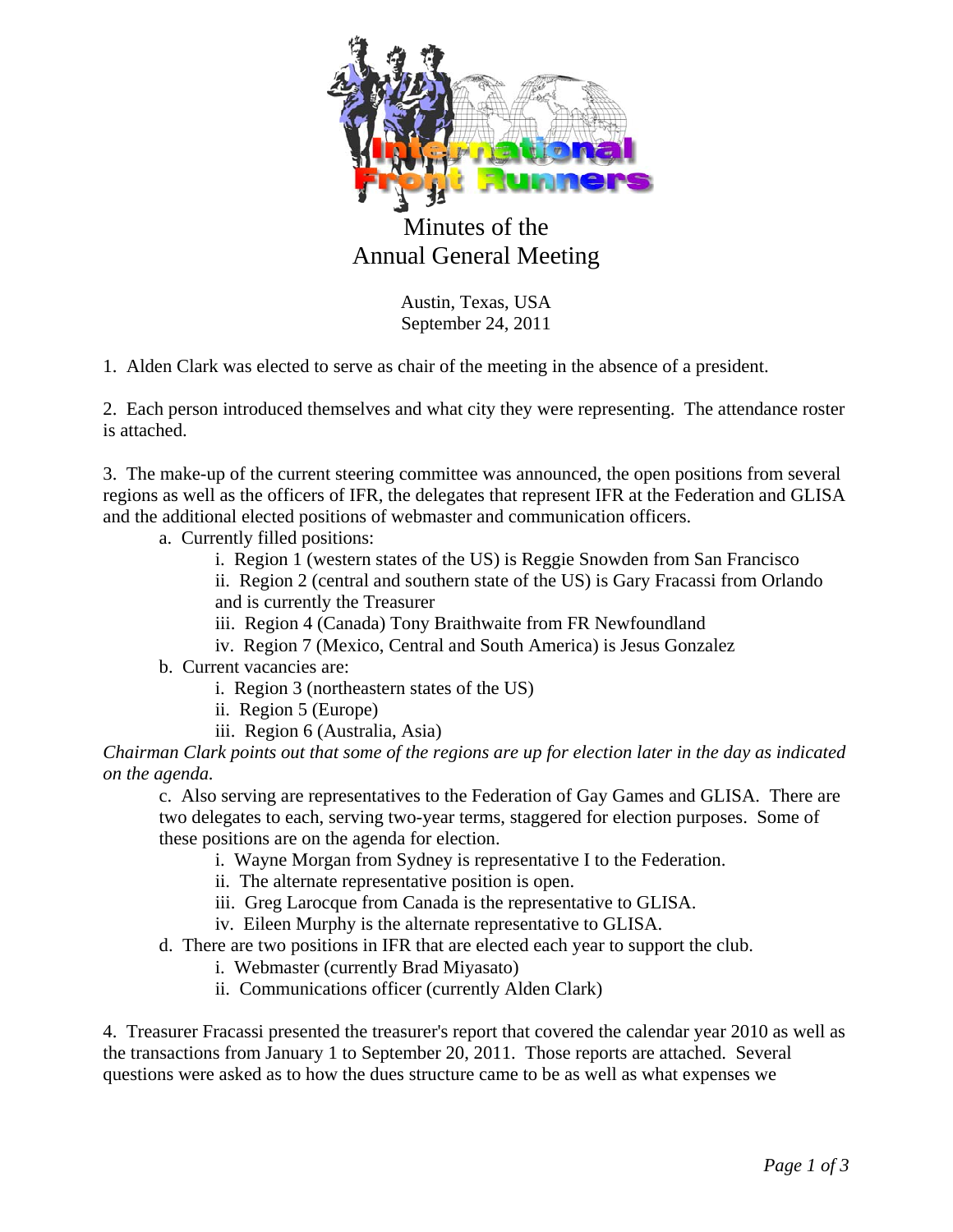generally incur each year. A motion was made and passed to accept the treasurer's reports. Those reports are attached.

5. Representative Morgan of Sydney is the current representative of IFR to the Federation of Gay Games. His written report is attached. The next general meeting of the Federation will be held in Toronto in October 2010. At present he is unable to attend. This meeting is generally administrative with updates and reports from the various committees. He expects no contentious issues. There is no penalty to IFR for his absence; it is excused since he attended the last meeting. There are other delegates from IFR who may be able to cover the meeting and they will coordinate that with Wayne.

 Wayne explains that there is currently discussion underway to consider holding one quadrennial event rather than the two now held - one presented by the Federation (Gay Games) and one presented by GLISA (Out Games). A brief explanation of why there are two events was given. Wayne asks for input from the group to guide his vote. In general are we in favor of having only one event or would the members prefer to keep two. The discussion centered on the idea that there are currently many running events for us to participate in and one "major" event every four years is probably better for most travel budgets. However, it was discussed that in many other sports organizations there is usually a championship type event held by the sport itself on a recurring basis.

 A recap of the history of the events presented by IFR was given. The meetings of clubs (forums), the competitive running events held in between gay games (invitationals), and now the annual general meeting. It was felt that it is most advantageous to leverage off existing events in many cities rather than necessarily have a club create an event if they choose to host IFR.

6. Bids for subsequent Annual General Meetings. The process for selection was announced and that in the past we generally selected the host city a couple of years in advance. There were no bids presented at the AGM in Cologne last year.

 a. Dublin has been in contact with us. Initially they wanted to host in 2012 but have changed their timeline and will submit next year to host the 2013 annual meeting. We will communicate with them and see if it's possible to coordinate the dates to coincide with the Out Games being held in Antwerp.

 b. St. Louis is very interested in hosting the 2011 AGM, tentatively scheduling it in the fall with the Rock and Roll marathon. They had many questions and want a little more time to get full consensus with the officers and club members. We will hold an electronic vote once their formal bid is presented.

 c. The Denver club indicates that they will present a bid to host the 2015 AGM since they have been selected to host the North American Out Games that year.

7. Delegate representative positions were discussed. At present there are two elections to be held for the Federation delegates. Wayne Morgan's two-year term is up. He indicates that he is willing to stand for reelection. The alternate delegate is vacant and we need to elect someone to fill the remaining year of that term. Wayne provides information to those considering the position.

- a. Wayne Morgan is reelected to be our delegate.
- b. John Jones of Chicago is elected to be our second delegate.